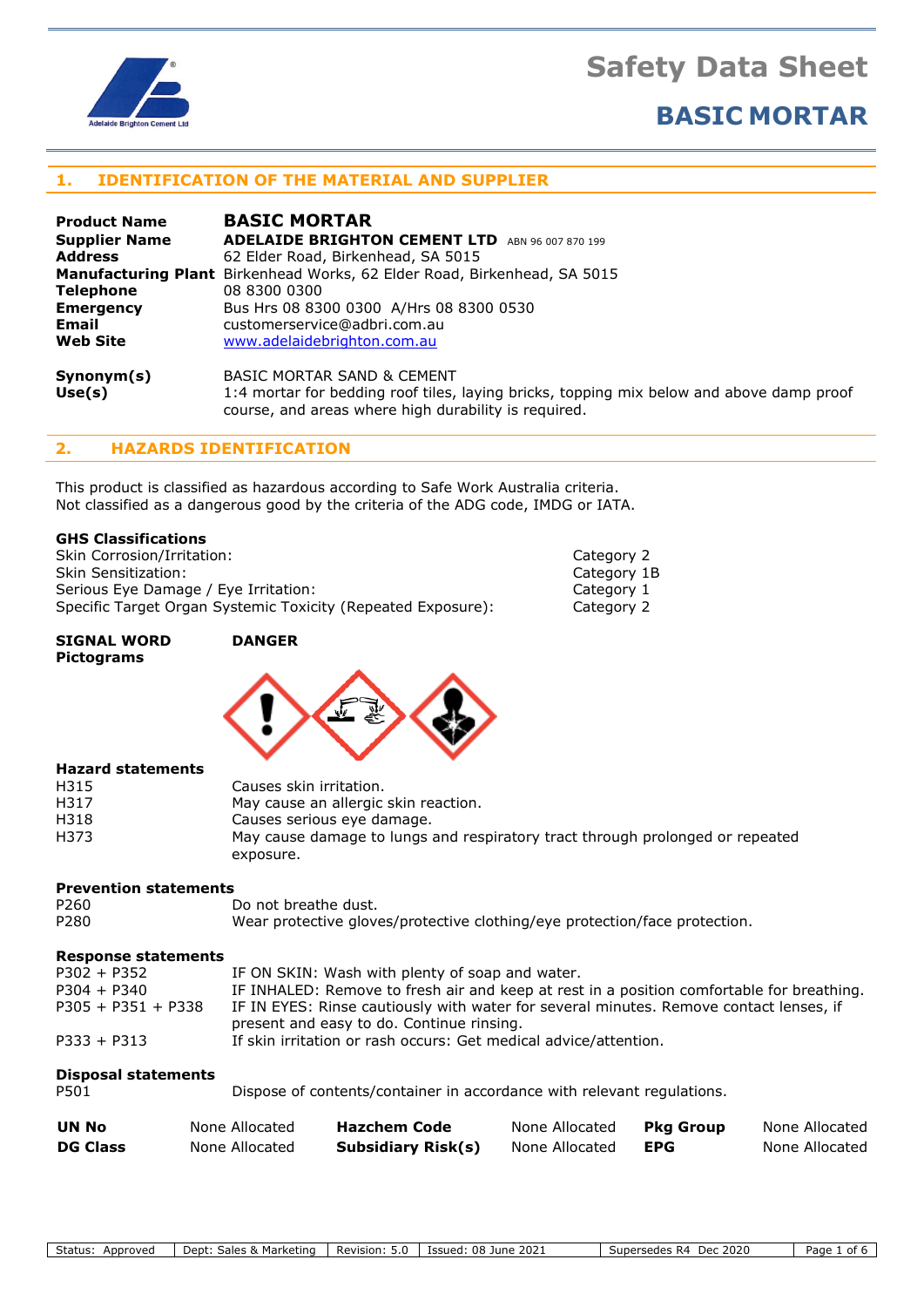

### **3. COMPOSITION/INFORMATION ON INGREDIENTS**

A small proportion of the fine dust associated with this product will contain 'Respirable Crystalline Quartz' (RCQ). While the product is wet and being applied as per the directions on the package the amount of airborne RCQ will be minimal, but it is still recommended that proper PPE is worn. Once dry any residues, grinding or strong abrasive forces may reintroduce RCQ into the air so caution should be taken.

| Ingredient                  | <b>Formula</b>                      | Conc.       | CAS No.    |
|-----------------------------|-------------------------------------|-------------|------------|
| PORTLAND CEMENT             | Not Available                       | $10 - 20%$  | 65997-15-1 |
| CRYSTALLINE SILICA (QUARTZ) | SiO <sub>2</sub>                    | $60 - 80\%$ | 14808-60-7 |
| <b>FLYASH</b>               | Not Available                       | $0 - 10\%$  | 68131-74-8 |
| GYPSUM                      | CaSO <sub>4</sub> 2H <sub>2</sub> O | $1 - 2%$    | 10101-41-4 |
| CHROMIUM (VI) HEXAVALENT    | $Cr^{6+}$                           | Trace       | 18540-29-9 |

#### **4. FIRST AID MEASURES**

**Eye** Flush thoroughly with flowing water for at least 15 minutes and seek medical attention if symptoms persist. If wet cement is splashed into the eyes flush thoroughly with flowing water for 15 minutes and seek urgent medical attention.

#### **Inhalation** Remove from dusty area to fresh air. If symptoms persist, seek medical attention.

- **Skin** Remove heavily contaminated clothing immediately. Wash off skin thoroughly with water. A shower may be required. Seek medical attention for persistant irritation or burning of the skin
- **Ingestion** Rinse mouth and lips with water. Do not induce vomiting. Give water to drink to dilute stomach contents. If symptoms persist, seek medical attention.
- Advice to Doctor Treat symptomatically.
- **First Aid Facilities** Eye wash station.

#### **Additional Information - Aggravated Medical Conditions**

- **Inhalation** Over exposure resulting from prolonged and repeated inhalation of dust containing crystalline silica can cause bronchitis, silicosis (scarring of the lung.) It may also increase the risk of scleroderma (a disease affecting the connective tissue of the skin, joints, blood vessels and internal organs) and lung cancer. Epidemiological studies have shown that smoking increases the risk of bronchitis, silicosis (scaring of the lung) and lung cancer in persons exposed to crystalline silica.
- **Skin** Prolonged and repeated skin contact with cement in wet concrete, mortars and slurries may result in irritant dermatitis or alkaline burns.
- **Eye I**rritating to the eye. If wet cement is splashed into the eye alkaline burns can cause permanent damage.

#### **5. FIRE FIGHTING**

| Non flammable. Does not support combustion of other materials.        |
|-----------------------------------------------------------------------|
| No fire or explosion hazard exists.                                   |
| Non flammable; use suitable extinguishing agent for surrounding fire. |
| None.                                                                 |
|                                                                       |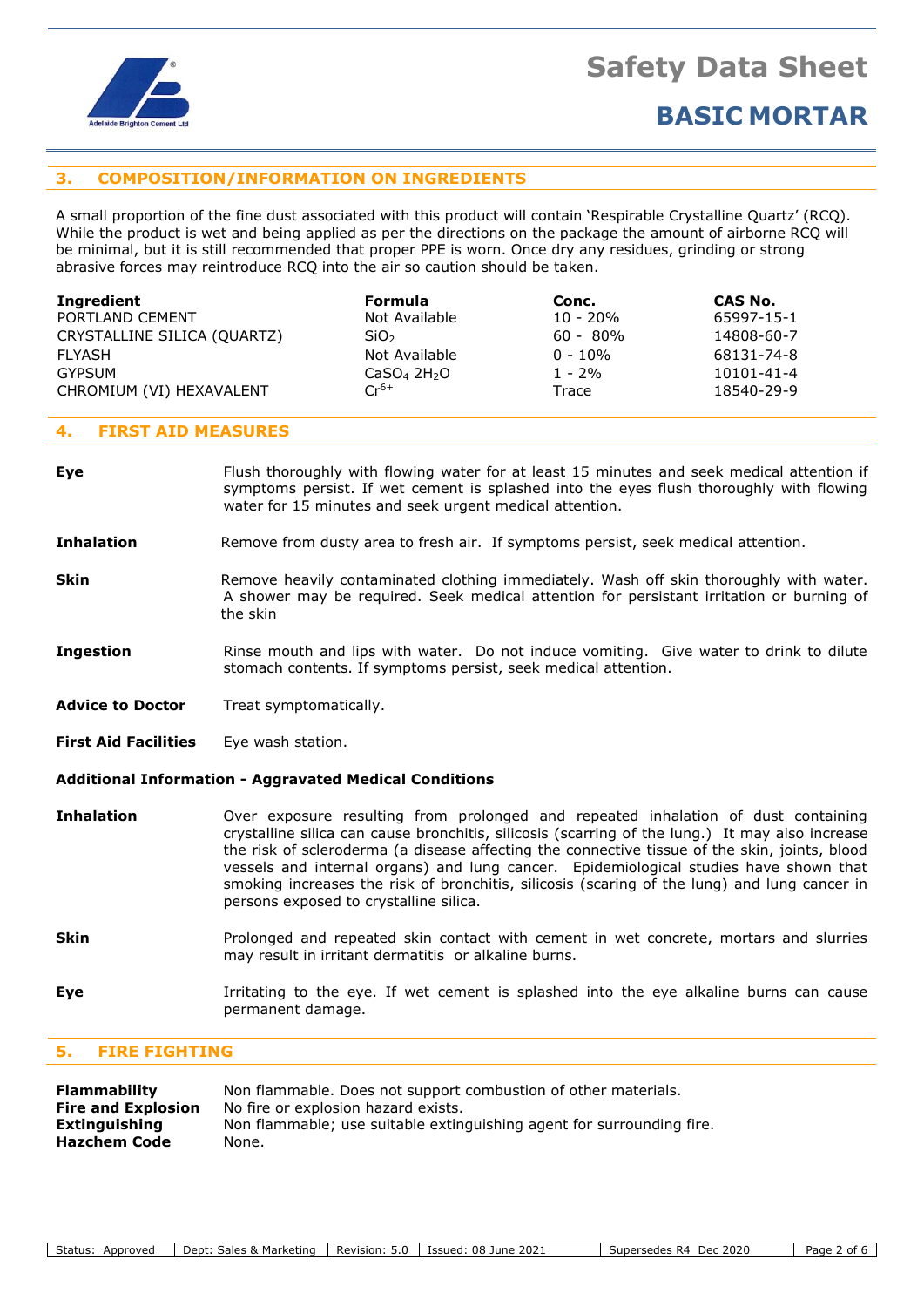

### **BASIC MORTAR**

#### **6. ACCIDENTAL RELEASE MEASURES**

| <b>Spillage</b>  | If spilt (bulk), contact emergency services if appropriate. Wear dust-proof goggles,<br>PVC/rubber gloves, a Class P2 respirator (where an inhalation risk exists), coveralls and<br>rubber boots. Clear area of all unprotected personnel. Prevent spill entering drains or<br>waterways. Collect and place in sealable containers for disposal or reuse. Avoid<br>generating dust. |
|------------------|--------------------------------------------------------------------------------------------------------------------------------------------------------------------------------------------------------------------------------------------------------------------------------------------------------------------------------------------------------------------------------------|
| <b>Emergency</b> | Follow safety requirements for personal protection under Section 8 Exposure                                                                                                                                                                                                                                                                                                          |

### **Procedures Controls/Personal Protection.**

#### **7. HANDLING AND STORAGE**

**Storage** Store in a cool, dry, well ventilated area, removed from excessive moisture and heat. Ensure packages are adequately labelled, protected from physical damage and sealed when not in use.

**Handling** Before use carefully read the product label. Use of safe work practices are recommended to avoid eye or skin contact and inhalation. Observe good personal hygiene, including washing hands before eating. Prohibit eating, drinking and smoking in contaminated areas.

**Property/** Refer to Section 13.

#### **Environmental**

#### **8. EXPOSURE CONTROLS/PERSONAL PROTECTION**

| <b>Ventilation</b> | Do not inhale dust/powder. Use with adequate ventilation. Where a dust inhalation<br>hazard exists, mechanical extraction ventilation is recommended. Maintain dust levels<br>below the recommended exposure standard. |
|--------------------|------------------------------------------------------------------------------------------------------------------------------------------------------------------------------------------------------------------------|
| <b>Exposure</b>    | CHROMIUM (VI) HEXAVALENT(18540-29-9)                                                                                                                                                                                   |
| <b>Standards</b>   | ES-TWA: 0.05 mg/m <sup>3</sup> (Chromium VI compounds)<br>FLYASH (68131-74-8)                                                                                                                                          |
|                    | ES-TWA: 10 mg/m <sup>3</sup> (Respirable Dust)                                                                                                                                                                         |
|                    | GYPSUM (10101-41-4)                                                                                                                                                                                                    |
|                    | ES-TWA: 10 mg/m <sup>3</sup> (Respirable Dust)                                                                                                                                                                         |
|                    | PORTLAND CEMENT (65997-15-1)                                                                                                                                                                                           |
|                    | ES-TWA: 10 mg/m <sup>3</sup> (Respirable Dust)                                                                                                                                                                         |
|                    | SILICA, CRYSTALLINE - QUARTZ (14808-60-7)                                                                                                                                                                              |

ES-TWA: 0.05 mg/m<sup>3</sup> (Respirable Dust). Under Model WHS Law adopted in most Australian jurisdictions.

**PPE** Wear dust-proof goggles and rubber or PVC gloves. Where an inhalation risk exists, wear a Class P2 respirator. If there is potential for prolonged and/or excessive skin contact, wear coveralls. At high dust levels, wear a Class P3 respirator or a Powered Air Purifying Respirator (PAPR) with Class P3 filter.

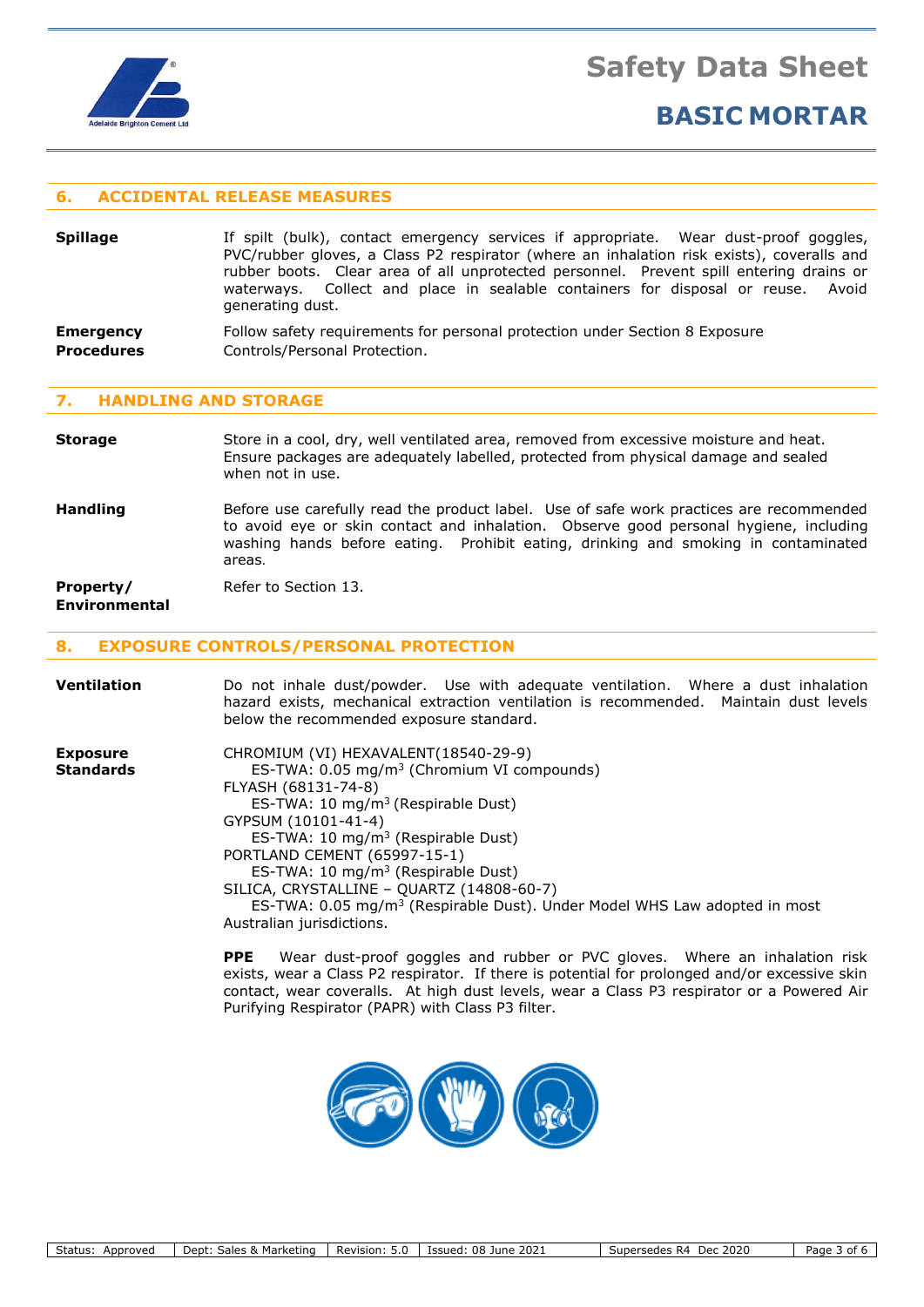

#### **9. PHYSICAL AND CHEMICAL PROPERTIES**

**pH** Approximately 12 **Particle Size** < 2mm

**Appearance** A grey mixture containing Cement, Fly Ash and Sand **Odour** Slight Odour **Superfic Gravity** Average Approx 2.2<br> **pH** Approximately 12 **9% Volatiles** Mot Available **Vapour Pressure** Mot Available **Flammability Flammability** Non Flammable **Vapour Density Not Available <b>Flash Point Relevant** Not Relevant **Boiling Point Not Available 1996 Communist Communist Communist Communist Communist Point Arelevant Medicine A<br>
<b>Melting Point** 1997 - 2009 C Communist Communist Communist Communist Arelevant Medicine Arelevant **Melting Point** >1200<sup>o</sup>C **Lower Explosion Limit** Not Relevant **Evaporation Rate Mot Available <b>Autoignition Temperature** Mot Available **Bulk Density** 1500 to 1700 kg/m<sup>3</sup>

**Solubility (water)** Slight, hardens on mixing with water

#### **10. STABILITY AND REACTIVITY**

| <b>Chemical Stability</b>               | Chemically Stable                                                                                   |
|-----------------------------------------|-----------------------------------------------------------------------------------------------------|
|                                         | <b>Conditions to Avoid</b> Keep free of moisture                                                    |
| Incompatible                            | Incompatible with oxidising agents (e.g. hypochlorites), ethanol, acids (e.g. hydrofluoric<br>acid) |
| <b>Materials</b>                        | and interhalogens (e.g. chlorine trifluoride). Water contact may increase product                   |
| <b>Decomposition</b><br><b>Products</b> | Unlikely to evolve toxic gases when heated to decomposition.                                        |

#### **Hazardous Reactions** None

#### **11. TOXICOLOGICAL INFORMATION**

| <b>Acute Toxicity</b> | No known toxicity data available for this product.                                                                                                                                                                                                                                                                                                                                                                                                                                                                                 |
|-----------------------|------------------------------------------------------------------------------------------------------------------------------------------------------------------------------------------------------------------------------------------------------------------------------------------------------------------------------------------------------------------------------------------------------------------------------------------------------------------------------------------------------------------------------------|
| Eye                   | Irritant upon contact with dust. Over exposure may result in pain, redness, corneal burns,<br>and ulceration with possible permanent damage.                                                                                                                                                                                                                                                                                                                                                                                       |
| <b>Inhalation</b>     | Irritating to the respiratory system, causing coughing and sneezing. Over exposure may<br>result in severe mucous membrane irritation and bronchitis. Hexavalent chromium is<br>reported to cause respiratory sensitisation, however due to the trace amount present a<br>hazard is not anticipated under normal conditions of use. Crystalline silica can cause<br>silicosis (lung disease) with chronic over exposure, however due to low levels present and<br>product application, adverse health effects are not anticipated. |
| <b>Skin</b>           | Irritating to the skin. Prolonged and repeated contact with powder or wetted form may<br>result in skin rash, dermatitis, and sensitisation.                                                                                                                                                                                                                                                                                                                                                                                       |
| <b>Ingestion</b>      | Slightly corrosive. Ingestion may result in burns to the mouth and throat, with vomiting<br>and abdominal pain. Due to product form, ingestion is not considered a likely exposure<br>route.                                                                                                                                                                                                                                                                                                                                       |
| <b>Mutagenicity</b>   | Insufficient data available for this product to classify as a mutagen.                                                                                                                                                                                                                                                                                                                                                                                                                                                             |
| Carcinogenicity       | Basic Mortar is not classified as a carcinogen by NOHSC. Crystalline silica and hexavalent<br>chromium compounds are classified as carcinogenic to humans (IARC Group 1), however                                                                                                                                                                                                                                                                                                                                                  |

due to low levels present and product application, the criteria for classification is not met.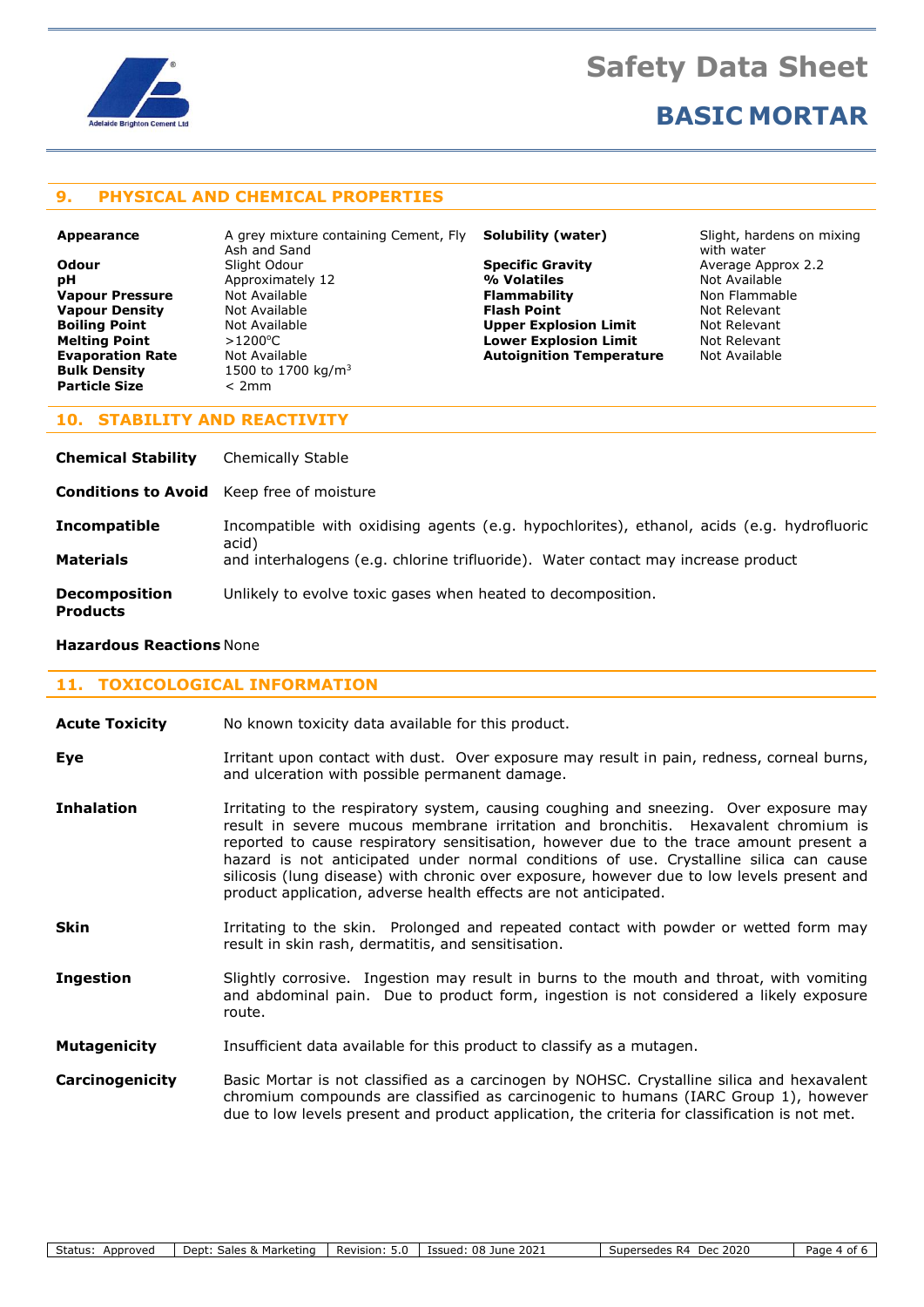

**Degradability**

### **BASIC MORTAR**

#### **12. ECOLOGICAL INFORMATION**

**Toxicity Product forms an alkaline slurry when mixed with water. This product is non toxic to** aquatic life forms when present in cured solid form.

**Persistence &** Product is persistent and would have a low degradability.

**Mobility in soil** A low mobility would be expected in a landfill situation.

#### **13. DISPOSAL CONSIDERATIONS**

- Waste Disposal Reuse or recycle where possible. Alternatively, ensure product is covered with moist soil to prevent dust generation and dispose of to an approved landfill site. Contact the manufacturer for additional information.
- Legislation **Dispose of in accordance with relevant local legislation. Keep out of sewer and stormwater** drains.

#### **14. TRANSPORT INFORMATION**

Not classified as a dangerous good by the criteria of the ADG Code.

Drivers of trucks transporting bagged product should ensure that the bags are properly restrained.

| <b>Shipping Name</b> | None Allocated |                    |                |                  |                |
|----------------------|----------------|--------------------|----------------|------------------|----------------|
| UN No                | None Allocated | Hazchem Code       | None Allocated | <b>Pka Group</b> | None Allocated |
| <b>DG Class</b>      | None Allocated | Subsidiary Risk(s) | None Allocated | <b>EPG</b>       | None Allocated |

#### **15. REGULATORY INFORMATION**

| Poison          | A poison schedule number has not been allocated to this product using the criteria in the |
|-----------------|-------------------------------------------------------------------------------------------|
| <b>Schedule</b> | Standard for the Uniform Scheduling of Drugs and Poisons (SUSDP).                         |
| <b>AICS</b>     | All chemicals listed on the Australian Inventory of Chemical Substances (AICS).           |

#### **16. OTHER INFORMATION**

**Additional** CEMENT CONTACT DERMATITIS: Individuals using wet cement, mortar, grout or concrete **Information** could be at risk of developing cement dermatitis. Symptoms of exposure include itchy, tender, swollen, hot, cracked, or blistering skin with the potential for sensitisation. The dermatitis is due to the presence of soluble hexavalent chromium.

> IARC – GROUP 1 – PROVEN HUMAN CARCINOGEN. This product contains an ingredient for which there is sufficient evidence to have been classified by the International Agency for Research into Cancer as a human carcinogen. The use of products known to be human carcinogens should be strictly monitored and controlled.

> RESPIRATORS: In general, the use of respirators should be limited and engineering controls employed to avoid exposure. If respiratory equipment must be worn ensure correct respirator selection and training is undertaken. Remember that some respirators may be extremely uncomfortable when used for long periods. The use of air powered or air supplied respirators should be considered where prolonged or repeated use is necessary.